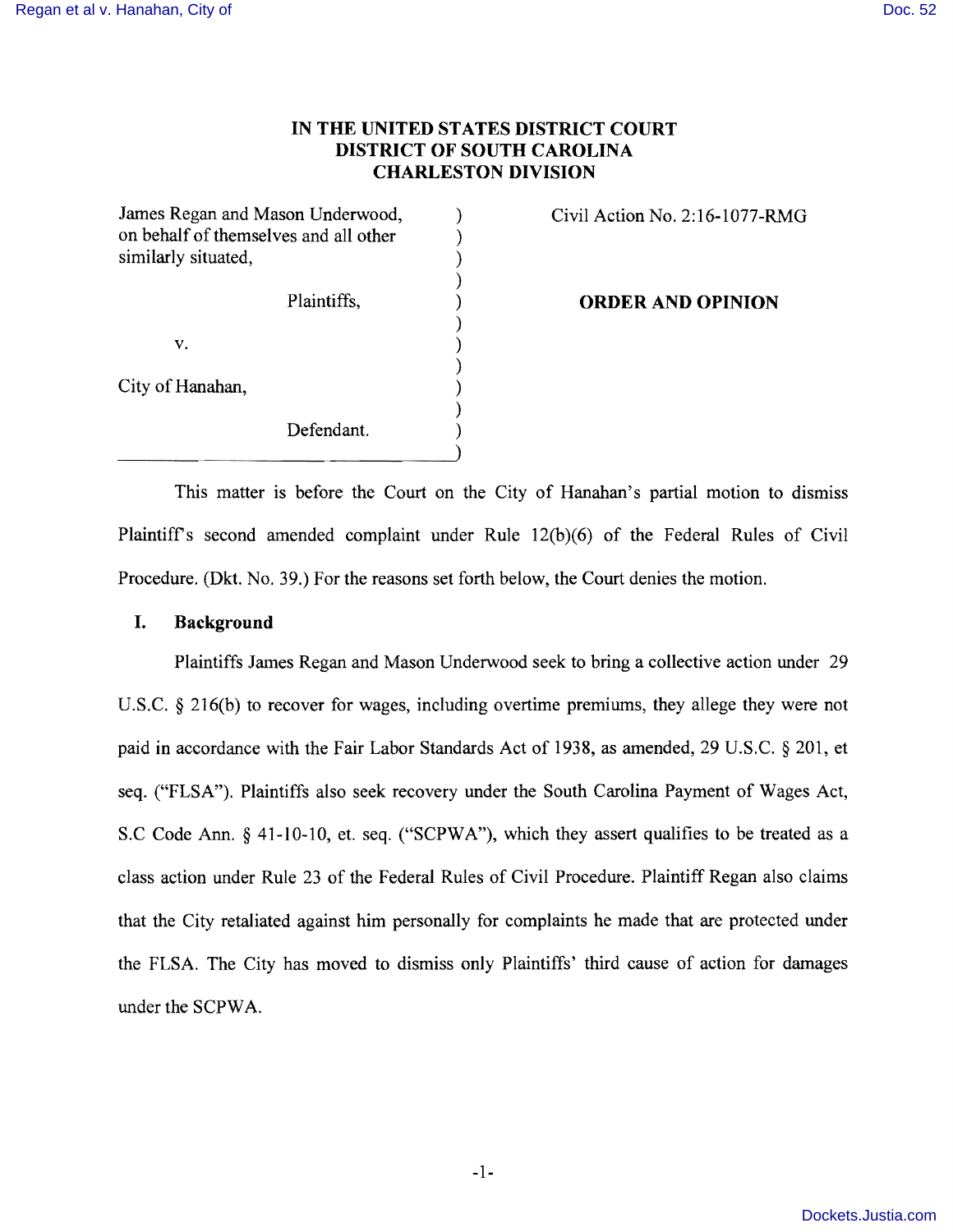# **II. Relevant Facts**

In their third cause of action, Plaintiffs allege that the City is liable to them for violations

of the SCPWA, explaining that

55. Defendant owes Plaintiff and the members of the Plaintiff class "wages" as defined in § 41-10-10(2) of the [SCPWA], to compensate them for labor rendered to Defendant, as promised to Plaintiff and the members of the Plaintiff class and as required by law.

56. During Plaintiffs' employment in Defendant's Fire Department, Defendant promulgated and distributed various Policies and Procedures ... [which] contains the following provisions regarding Defendant's wage and hour practices for Fire Department employees:

a. that "Federal law on overtime shall be followed";

b. that "if [an] employee's sleeping period or meal time is interrupted by a call to duty, the interruption is counted as hours worked";

c. that "Employees working overtime shall be compensated by either overtime pay or the use of compensatory time. Overtime pay and compensatory time shell be given at a rate of time and one-half for all hours of overtime worked"; and

d. that "The Employee may determine whether to accept overtime payor compensatory time."

57. Defendant knowingly allowed Plaintiffs to "work off the clock" and failed to pay Plaintiffs for all labor rendered to Defendant.

58. Defendant has failed to pay Plaintiffs all wages due, as required by § 41-10-40 and -50 of the [SCPWA].

(Dkt. No. 38 at  $10-11$ .)<sup>1</sup> For these alleged violations, Plaintiffs seek to recover wages,

liquidated (treble) damages, and fees/costs under the SCPWA, § 41-10-80(C).

I <sup>1</sup> As the City noted in its reply brief (Dkt. No. 45 at 2, n.2), Plaintiff improperly filed a third amended complaint (Dkt. No. 41) without the City's consent or leave of the Court. Under Rule 15, "A party may amend its pleading once as a matter of course within ... 21 days after service of a responsive pleading or 21 days after service of a motion under Rule 12(b), (e), or (f), whichever is earlier." Fed. R. Civ. P. 15(a)(1). Defendant filed an answer to Plaintiffs' first amended complaint on August 2, 2016. (Dkt. No. 22.) Plaintiffs could amend their complaint as a matter of course within 21 days of that responsive pleading. Defendant's motion to dismiss filed February 15, 2017 did not trigger a new 21-day period because the "21-day periods to amend once as a matter of course after service of a responsive pleading or after service of a designated motion are not cumulative. If a responsive pleading is served after one of the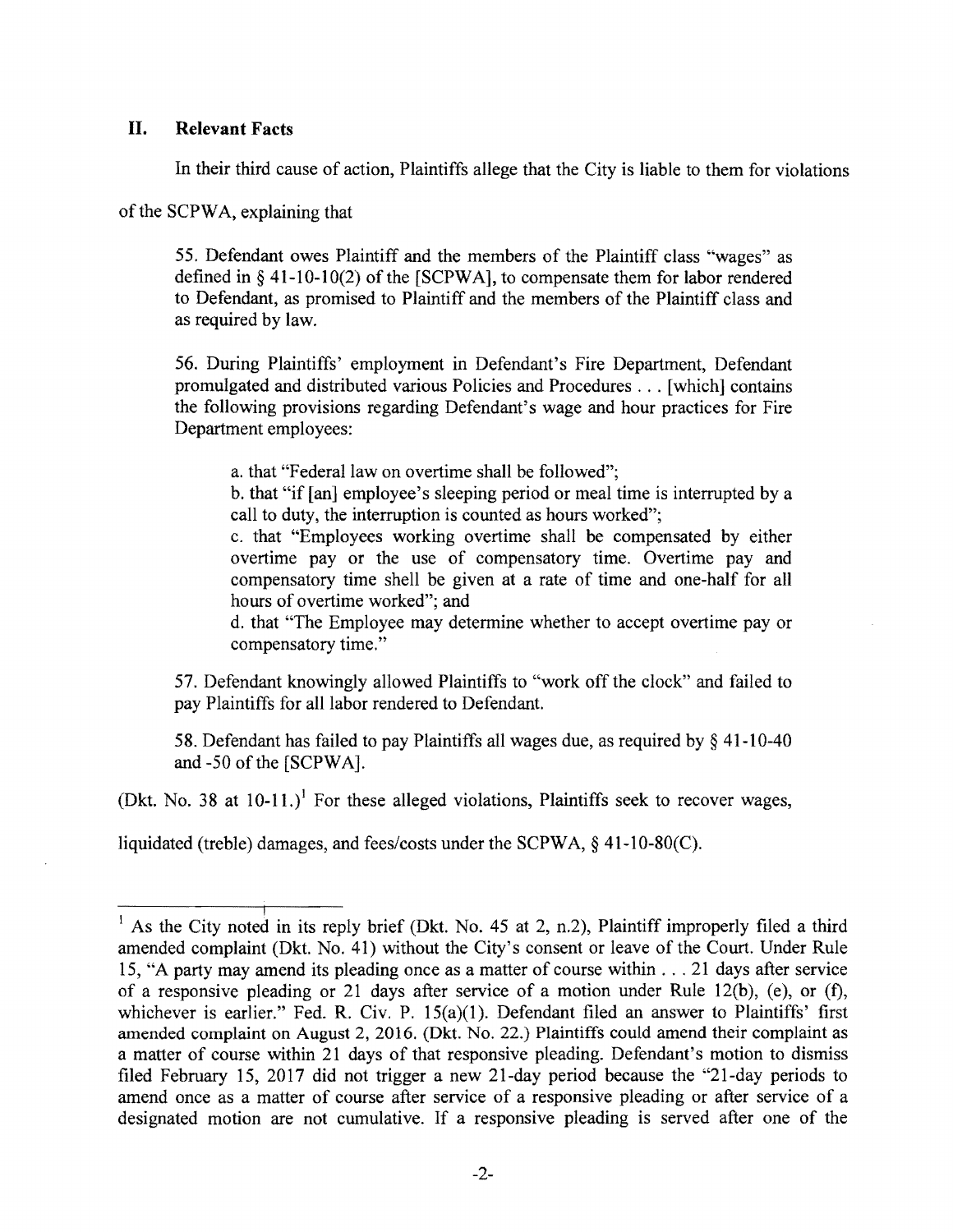# **III. Legal Standard**

Rule  $12(b)(6)$  of the Federal Rules of Civil Procedure permits the dismissal of an action if the complaint fails "to state a claim upon which relief can be granted." Such a motion tests the legal sufficiency of the complaint and "does not resolve contests surrounding the facts, the merits of the claim, or the applicability of defenses. . .. Our inquiry then is limited to whether the allegations constitute 'a short and plain statement of the claim showing that the pleader is entitled to relief.'" *Republican Party of NC.* v. *Martin,* 980 F.2d 943, 952 (4th Cir. 1992) (quotation marks and citation omitted). In a Rule 12(b)(6) motion, the Court is obligated to "assume the truth of all facts alleged in the complaint and the existence of any fact that can be proved, consistent with the complaint's allegations." E. *Shore Mkts., Inc.* v. *J.D. Assocs. Ltd. P'ship*, 213 F.3d 175, 180 (4th Cir. 2000). While the Court must accept the facts in a light most favorable to the non-moving party, it "need not accept as true unwarranted inferences, unreasonable conclusions, or arguments." *Id.* 

To survive a motion to dismiss, the complaint must state "enough facts to state a claim to relief that is plausible on its face." *Bell Atl. Corp.* v. *Twombly,* 550 U.S. 544, 570 (2007). Although the requirement of plausibility does not impose a probability requirement at this stage, the complaint must show more than a "sheer possibility that a defendant has acted unlawfully." *Ashcroft* v. *Iqbal,* 556 U.S. 662, 678 (2009). A complaint has "facial plausibility" where the pleading "allows the court to draw the reasonable inference that the defendant is liable for the misconduct alleged." *Id.* 

designated motions is served, for example, there is no new 21-day period." Fed. R. Civ. P. 15, Committee Notes on Rules - 2009 Amendment; *see Morris* v. *Nicholson,* No. RWT 09CV2726, 2010 WL 3245404, at \*12 (D. Md. Aug. 17,2010). For this reason, the Court will order the clerk of court to strike Plaintiffs' third amended complaint.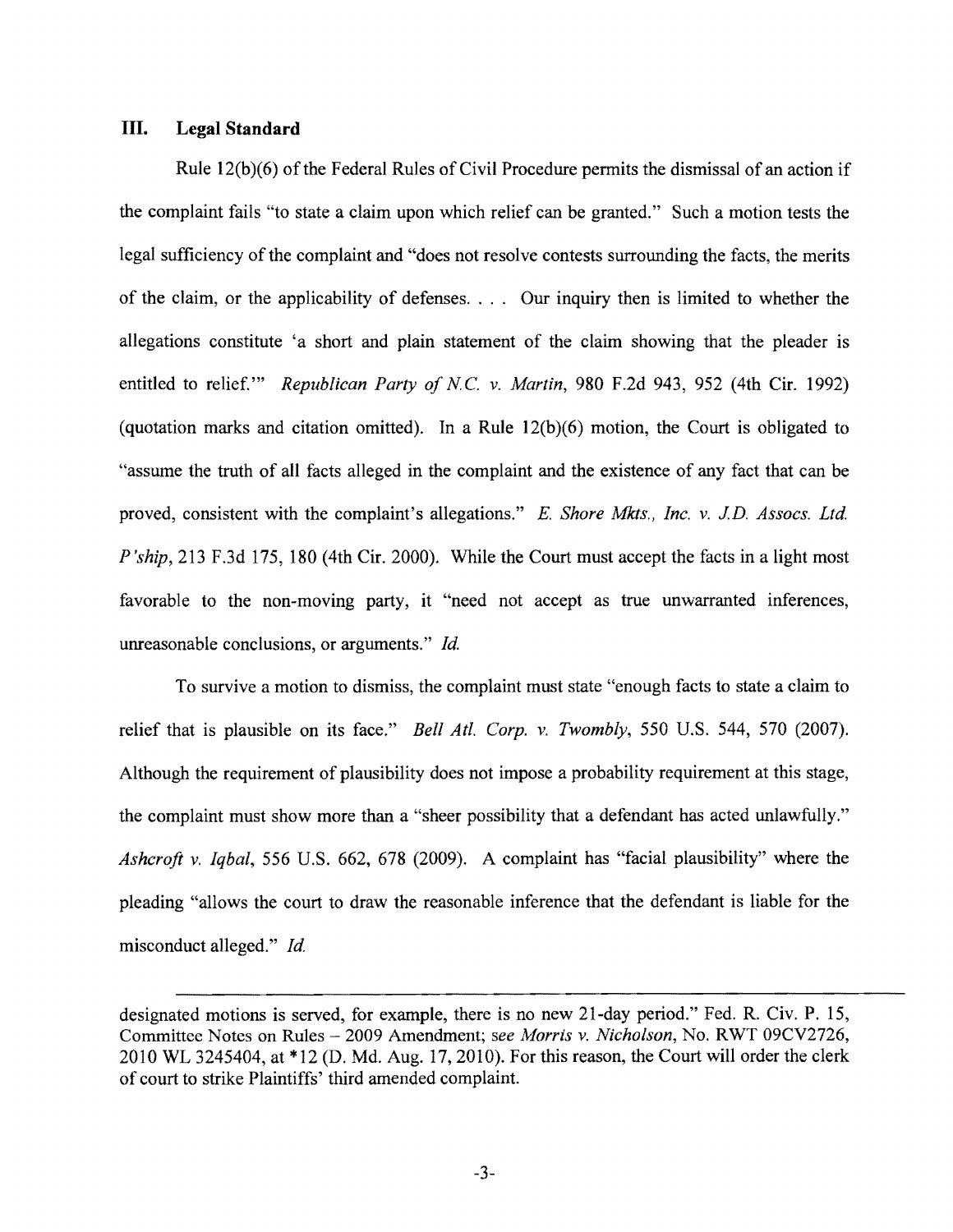# **IV. Discussion**

The City of Hanahan relies on the Fourth Circuit's decision in *Anderson* v. *Sara Lee, Corp.,* 508 F.3d 181 (4th Cir. 2007) to argue that Plaintiffs' SCPW A claims are preempted by the FLSA. In *Anderson,* the Fourth Circuit held that even though the North Carolina state law provided more generous remedies than the FLSA (e.g. a 3-year instead of a 2-year limitations period), the state claims were preempted because Plaintiffs would have to rely on proof of an FLSA violation to prevail on their state law claims. *Anderson,* 508 F.3d at 192-93. Defendants argue that *Anderson* is analogous to the case at bar, so Plaintiffs' SCPWA claims are preempted even though the SCPWA provides more generous recovery than the FLSA (e.g., the possibility of a 3-year instead of a 2-year limitations period and treble instead of double damages. (Dkt. No. 39 at 4-5.)

Plaintiffs agree that they may not rely on the SCPWA to seek minimum wages or overtime pay because such claims are preempted by the FLSA but argue that their SCPWA claims for "unpaid, prevailing wages, over and above the minimum wage" as well as their claims connected to the City's "failure to pay these wages *when they were due"* are not preempted because these state law claims are not duplicative of their FLSA claims. ((Dkt. No. 42 at 3) (emphasis in original).) This Court agrees.

Since the Fourth Circuit's 2007 decision in *Anderson,* courts in this circuit have frequently found that plaintiffs' state law wage claims are not preempted by the FLSA when they seek redress for unpaid wages they were promised that were above the federal minimum wage. For example, this Court distinguished *Anderson* in a 2015 case on allegations similar to Plaintiffs' here:

Plaintiffs' state law claims are not "merely duplicative" of their FLSA claims. In their state claims, Plaintiffs seek (1) payment the prevailing wage, which is higher than the federal minimum wage, during the first week of work, (2) payment of the prevailing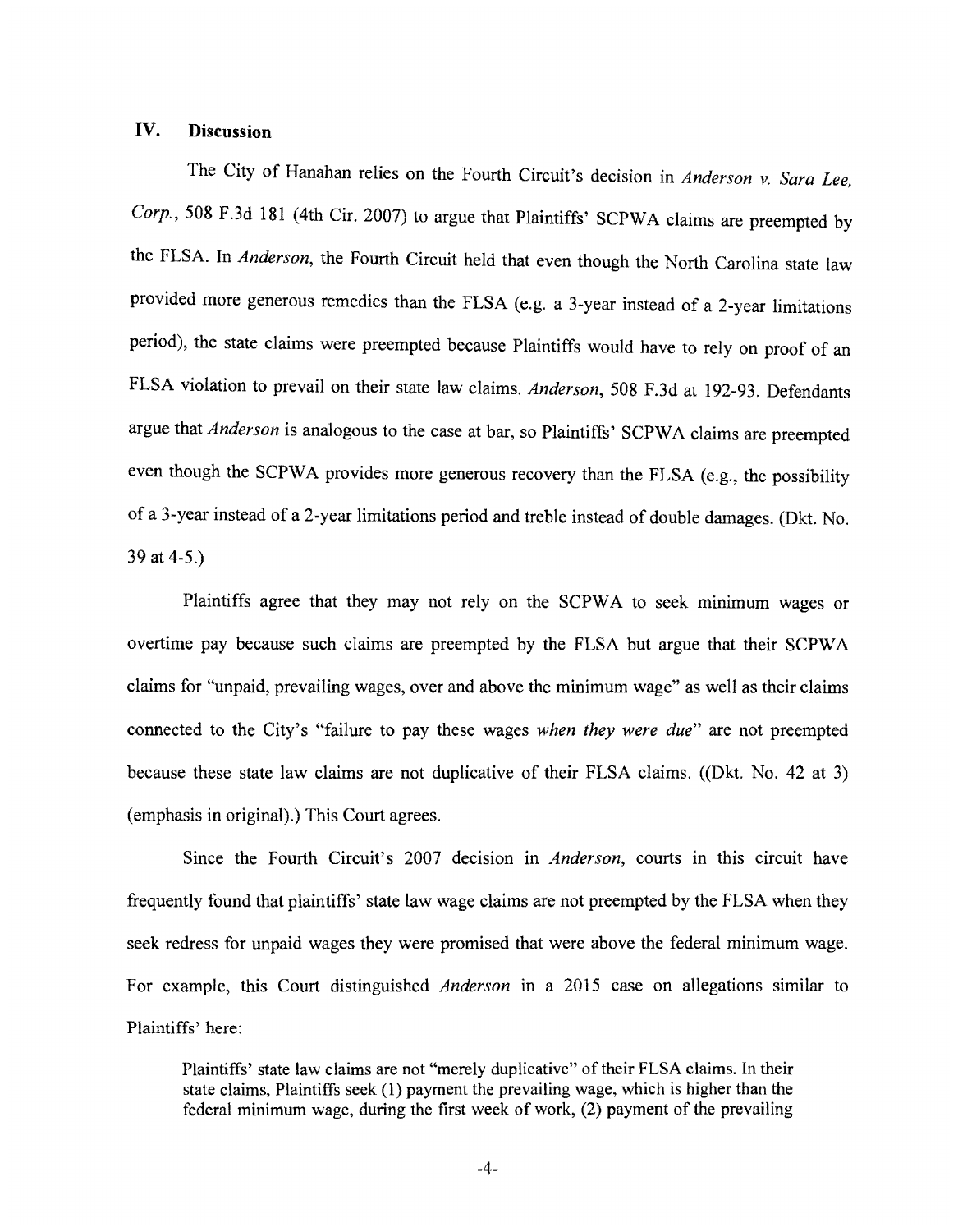wage, which is again higher than the federal minimum wage, during other weeks, where Plaintiffs allege Defendant made improper housing and transportation deductions, and (3) the higher supplemental prevailing wage issued by the DOL in 2013 in non-overtime weeks. Plaintiffs have no ability to under the FLSA to seek this compensation. Plaintiffs also seek to enforce notice provisions of the South Carolina Payment of Wages Act that are not contained in the FLSA.

,

*Moodie* v. *Kiawah Island Inn Co.,* 124 F. Supp. 3d 711, 724-25 (D.S.C. 2015); *see also Hanson-Kelly* v. *Weight Watchers Int'l, Inc.,* No.1 :lOCV65, 2011 WL 2689352, at \*5 (M.D.N.C. July 11, 2011) ("In Plaintiffs' NCWHA unpaid wage claim, they assert that Defendants failed to pay them for all hours worked ... This claim is distinct from the claim under the FLSA, in which Plaintiffs allege that Defendants have failed to pay them the federal minimum wage"); *Martinez-Hernandez* v. *Butterball, LLC,* 578 F. Supp. 2d 816, 819-20 (E.D.N.C. 2008) (state wage claims not preempted because Plaintiffs "claim that Butterball violated the North Carolina Wage and Hour Act by failing to pay its employees (1) wages, when due, for all hours worked at their regular hourly rate (which exceeded the minimum wage rate under the FLSA)").

Defendant aggressively asserts that the "prevailing wage" referenced in *Moodie* was a "term of art for certain additional minimum wage rates guaranteed by federal laws other than the FLSA relating to pay for employees working pursuant to student visas" and that "[t]here is no legal basis (nor have Plaintiffs offered one) for extending that treatment to agreed-upon wages in excess of FLSA minimum wage which are not required by any law." (Dkt. No. 45 at 2, n. 3.) Counsel for Defendant should temper their zealous advocacy with careful research before boldly claiming that "there is no legal basis" for Plaintiffs' argument - especially when this Court has held, in a decision Plaintiffs cited in their Response brief (Dkt. No. 43 at 4), that claims based on "Defendants' alleged failure to honor agreements to pay wages which may be in excess of minimum wage and failure to pay wages when due [are] are separate and distinct from Plaintiffs FLSA claims." *McMurray* v. *LRJ Restaurants, Inc.,* No. 4:10-CV-01435-JMC, 2011 WL

-5-